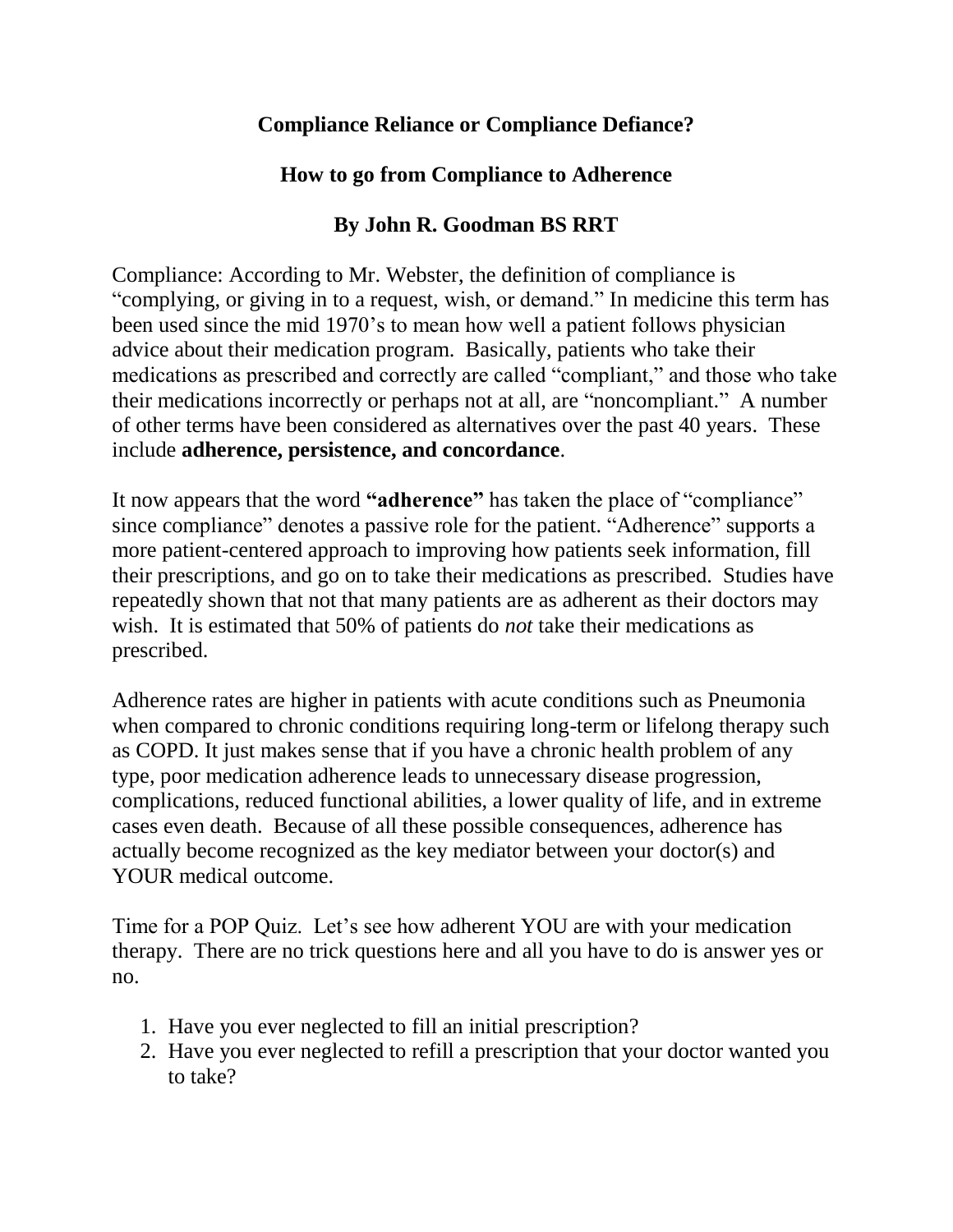- 3. Do you neglect to take your medication(s) on the time schedule ordered by your doctor?
- 4. Have you ever stopped, skipped, or delayed taking a medication to save it for future use. (That is in case the condition it is used to treat reoccurs)?
- 5. Have you ever stopped taking your medication(s) without telling your doctor?
- 6. Have you ever taken someone else's medication(s)?

The more questions you answered "yes" to, the more likely it is you are not taking your medications correctly, which may well affect your health. Some of the statistics are startling and I will just share a few with you to illustrate the severity of the problem.

- 1. Between 12 and 20% of patients take other peoples medicines.
- 2. Only 43% of asthmatic patients take their medications as prescribed.
- 3. Although high blood pressure increases the risk of significant cardiac disease by as much as 400%, just 51% of patients take their prescribed doses of drugs to manage this very manageable condition.
- 4. Unbelievably, only 42% of glaucoma patients were minimally adherent to their medication program even when told they would go blind if they did not adhere. This number only rose to 58% in those patients who had already gone blind in one eye!

The problem certainly worsens as we grow older. On average, a patient 75 years and older takes right at 8 different drugs per day. Other studies have proven that as many as 75% of patients in this age group do not take their medications at either the right time, in the right amount, or in the right way. This makes sense when you consider factors such as having more than one health problem to treat needing multiple medications, and more than likely being seen by a number of physicians. Couple all that with the possibility of physical and cognitive challenges, and you have a recipe for problems at the *least* and catastrophe at the *worst.* You have to be able to *read* the prescription to *follow* the prescription.

So now that we have identified "adherence" as one of the more important links in the chain, what is the result of "non-adherence?" Economically speaking we all pay for the cost of non-adherence. Recently, studies have calculated that nonadherence costs our health care systems about 100 billion dollars per year. The total direct and indirect costs to our society from prescription drug non-adherence runs about 177 billion dollars per year. By anyone's definition, that's a great deal of money. Since Americans are living longer than ever, it is most likely that we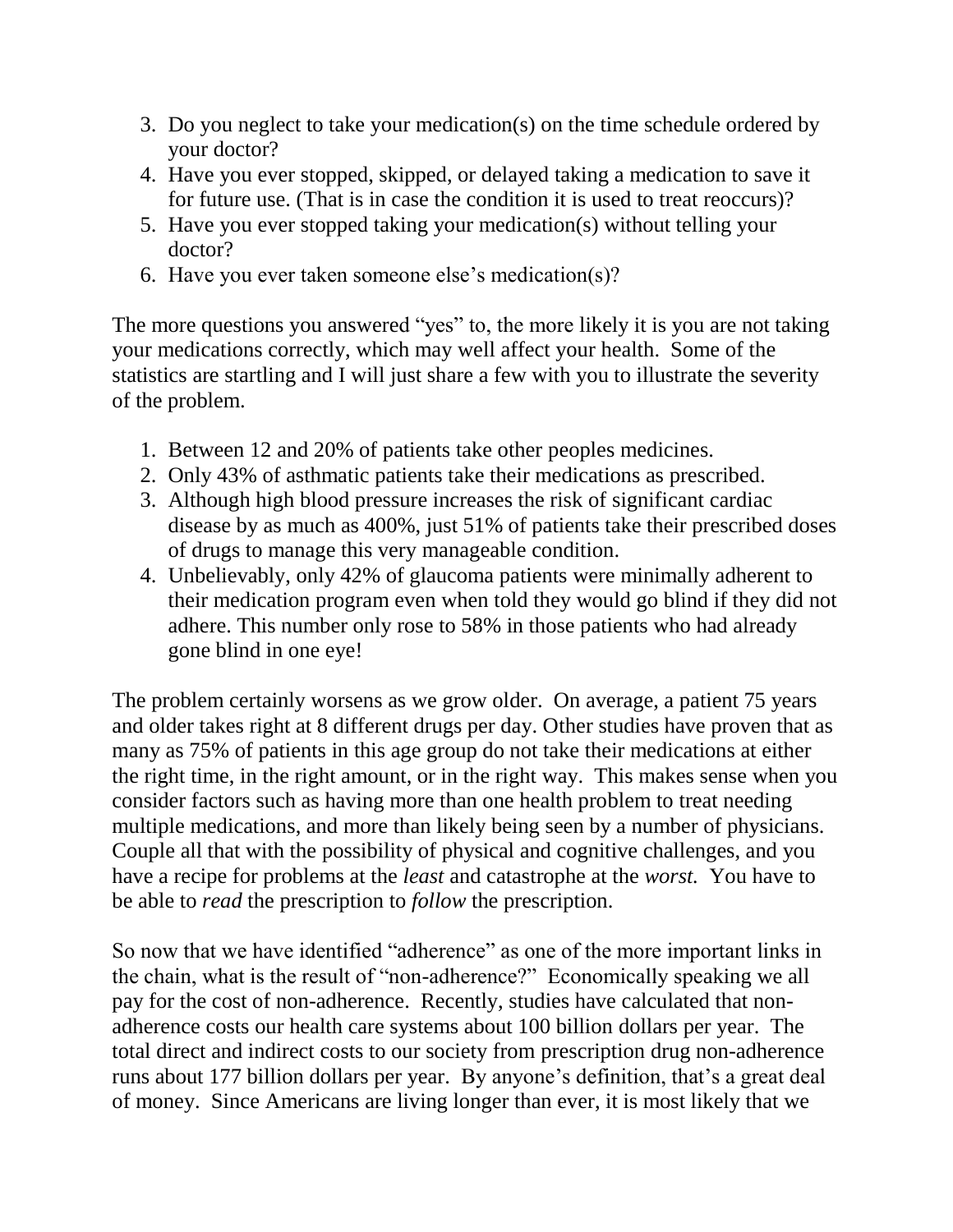will be seeing more and more medications for more and more chronic conditions. A number of studies done in the past 15-20 years have identified the most common reasons patients give for not adhering to their medication program as prescribed. The following list is not in any order of importance, but these patient perceptions are listed most frequently.

- 1. Perceptions about the nature and severity of their illness.
- 2. Denial of illness and the need to even take medicines.
- 3. The assumption that once the symptoms improve or the person "feels better" they can discontinue taking their medication.
- 4. Beliefs about the overall effectiveness of their treatment.
- 5. Acceptance of taking certain medications for preventive purposes or symptomless conditions such as taking a statin to lower their cholesterol levels.
- 6. Worries about the social stigma associated with taking medicines. This may be especially prevalent among patients requiring continuous supplemental oxygen and the need to wear a nasal cannula in public.
- 7. Fear of side effects and especially becoming "addicted" to their medicines.
- 8. Some patients have extreme fear of needles. This may have special impact on those patients who may need to self-inject their medicines.
- 9. Lack of confidence in their ability to follow their medication schedule as ordered by their doctor.
- 10.Some patients are more likely to believe what they hear and see in television commercials and other forms of social media concerning their medications.
- 11.Some patients are simply too clinically depressed by their chronic disease to be positive about the hoped for outcome.

Blame for non-adherence should not be placed squarely on the shoulders of the patient. If you think of the chain of events from the original writing of the Rx, to the dispensing of the medication from the pharmacy, there are serial errors that can and are commonly made. This begins with the assumption by the physician (or the office) that patients fully understand the prescription just written for them. In a big survey done by the FDA, only 66% of patients said they were told how often to take a new medicine, and only 65% were told how much to take. When the Rx finally made it to the pharmacy, only 31% of the pharmacists could determine how often to take the medication and 29% how much to take. This probably requires one or more calls back to the physician's office to clarify the order. Put this one clarification order in the context of the approximate 5 billion prescriptions written every year in the U.S., and it is easy to see how we all pay for non-adherence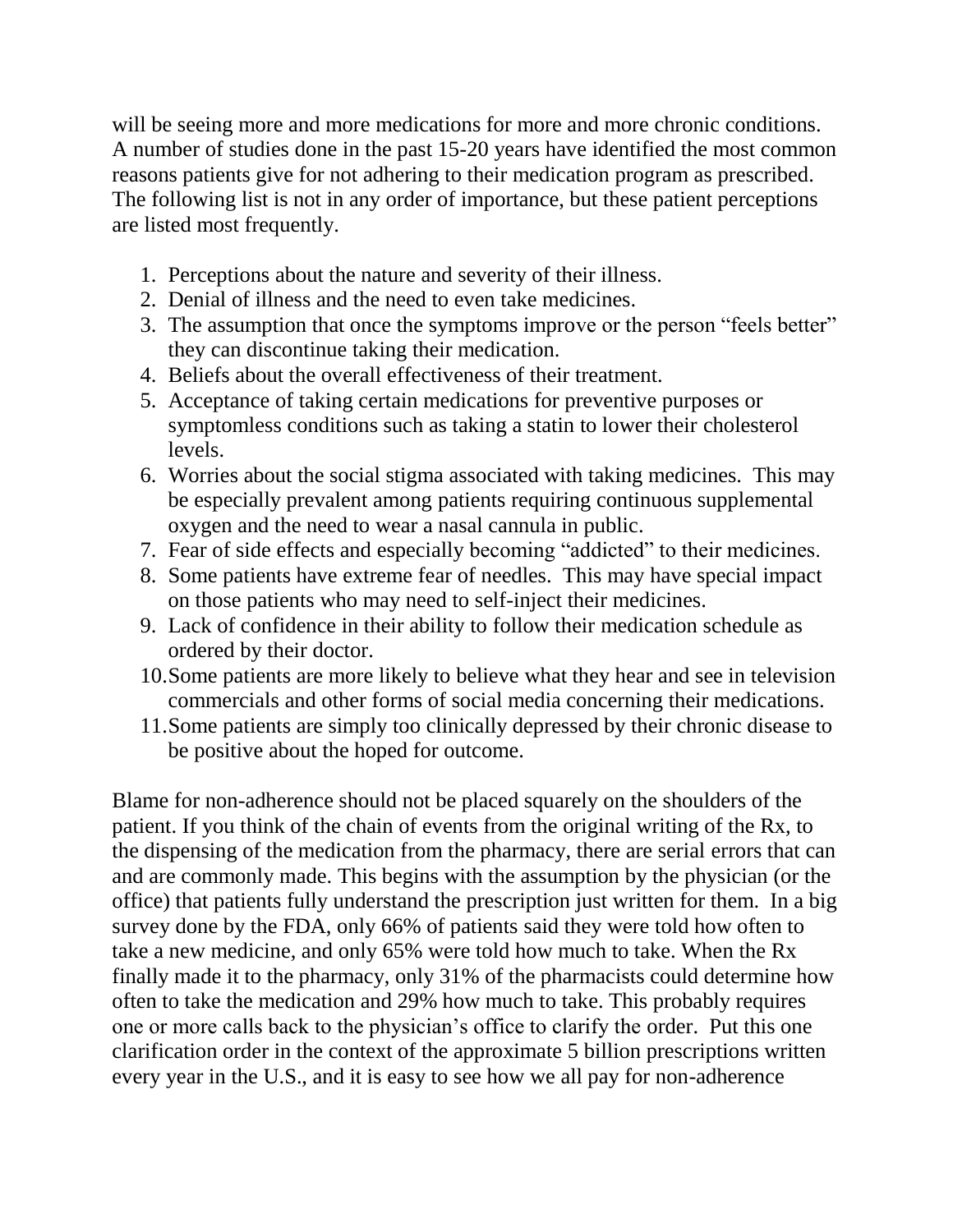problems. So there can be problems starting with the physician's office, thru the pharmacy, and on into the patients home.

And let's not forget to mention the government's role in the chain. Federal HIPAA laws make it difficult to disseminate information without prior patient consent. There is also very little funding of research in the area of improving nonadherence. In fact, out of the 18 plus billion dollars allocated to the NIH (National Institute of Health), only 3 million (.00016%) of that money is earmarked for nonadherence improvement research. Considering it costs us 177 billion dollars per year as taxpayers, it would seem we could throw a few more research dollars that way. A small investment could yield huge savings both in dollars and lives.

Let's now begin to discuss how non-adherence affects our patients with chronic lung disease. Let's start with COPD. Most if not all of our patients know that this is an acronym for Chronic Obstructive Pulmonary Disease. It could just as well stand for **Complicated Ornery Pulmonary Disease!** By any definition COPD is a very *complicated* disease. Forget the pathophysiology for a moment and let's just concentrate on the various medications commonly prescribed for a "typical" patient with COPD.

While the following may seem to apply to COPD patients only, I think a number of these medications cross over to patients with Interstitial Lung Disease (ILD) as well. A good example would be oxygen therapy which I will discuss further on. Stay with me here and maybe you'll see why I say the "C" stands for Complicated.

Generally speaking one of the broadest categories of medications used by COPD patients are known as Beta<sub>2</sub> Agonists. The Beta<sub>2</sub> refers to the specific sites located in bronchial smooth muscle that relax when stimulated, and the word "agonist" just means stimulating the effect rather than blocking the effect. These agents include both short acting agents and longer acting agents. Some of the more well known include albuterol (Proventil or Ventolin), levalbuterol (Xopenex), pirbuterol (Maxair), and salmeterol (Serevent) just to name a few. Sometimes these are called "rescue drugs" because their onset of action is very fast…usually less than 5 minutes.

Another group of drugs commonly utilized are drugs that block some of the pathways that cause bronchoconstriction. They are known as "Anticholingergics" and have been found to be very effective. The best known of these are ipratroprium or Atrovent which is a short acting drug, and tiotroprium or Spiriva which is a long acting drug. They do not work immediately and so are often given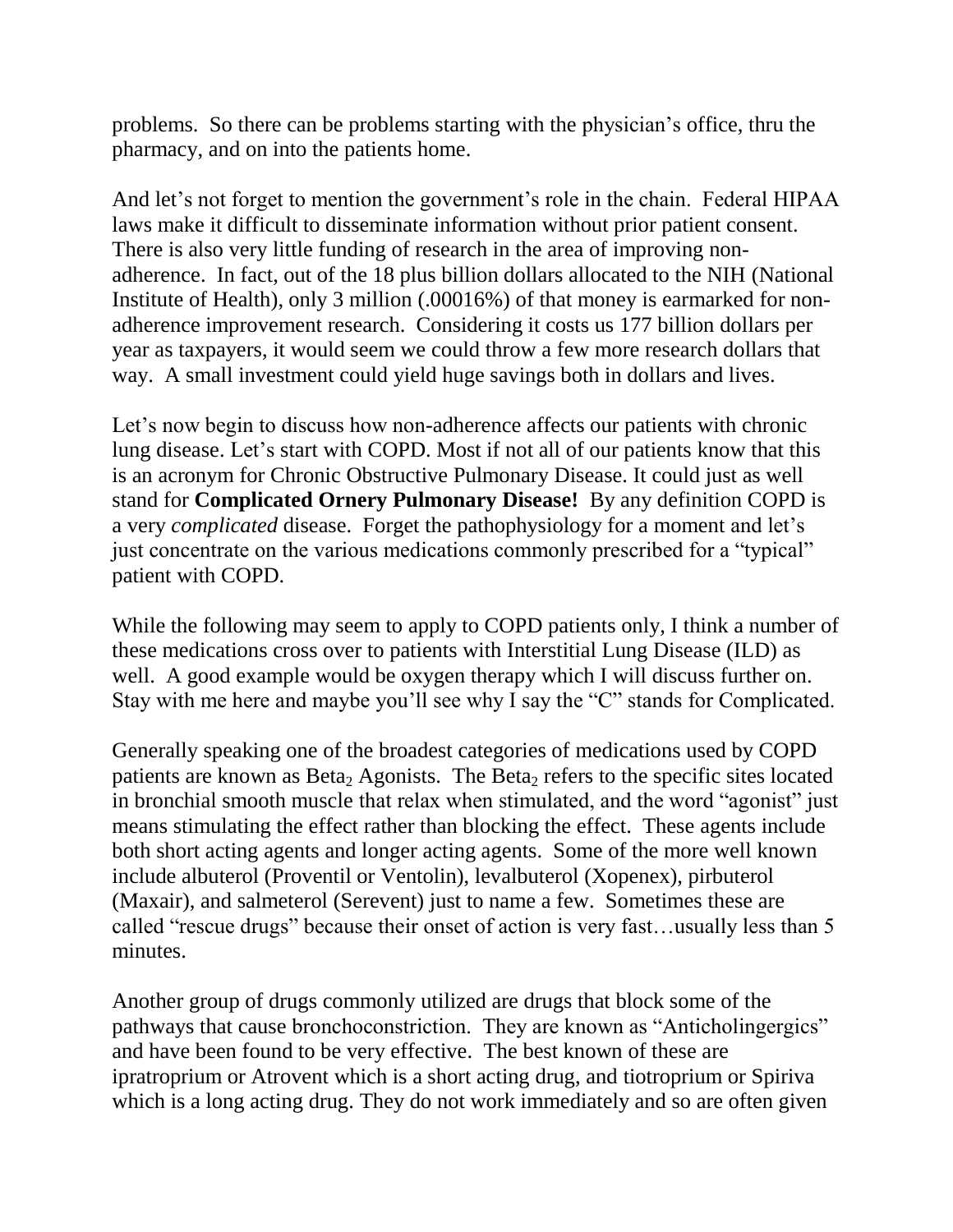in combination with a Beta<sub>2</sub> drug. The best example of this combination would be Combivent. In this way you get both an immediate effect and one that kicks in a little later.

The third group of combination drugs combines a long acting Beta 2 drug with a steroid. Over the past 10-15 years much of the research into the pathophysiology of the airways in COPD had concentrated on the inflammatory component of the disease. It has been known for quite some time that Prednisone in any form has pulled many a COPD patient through an exacerbation. The problem with Prednisone is the long, long list of side effects. Finally, after much study a way was found to combine a Beta<sub>2</sub> drug with a steroid preparation that stays almost exclusively within the lungs. In this way you get the benefit of two different drugs, working in two different ways to achieve the same overall purpose…to help you breathe easier. Understand your physician may want to try a steroid inhaler by itself. There are many on the market with Qvar being among the most popular at the current time. Remember inhaled steroids alone are not fast acting drugs.

The next group of drugs on our list are known as the Methylxanthines. The most common of these taken by mouth at home is Theophylline.

Using yet another pathway in the lungs, taking Theophylline works to open up the airways and actually improves the strength of the diaphragm which should make it easier to clear mucus from the lungs. Theophylline also stimulates the respiratory centers of the brain as well. The problem…much like steroids, is a pretty long list of side-effects. Theophylline is one of the few bronchodilators that is actually monitored by measuring periodic blood levels. Theophylline is one of the oldest of bronchodilators in use. It has gone through its ups and down cycles with pulmonologists, but is still used today in concert with all the other classifications of drugs.

What about mucolytics? These are drugs that act on the viscosity of mucus making mucus thinner and easier to cough up and out. These drugs also have a very long medical history of use in patients with mucus management problems. This would include those patients with asthma, chronic bronchitis, cystic fibrosis and bronchiectasis. Your physician may have added a drug called NAC (N Acetyl cysteine) to your regimen. Another popular OTC drug is Mucinex (Guaifenesin). These drugs and other have been studied very well over the past 30 years, and guess what? Sometimes they work, and sometimes they don't. Generally speaking, they are almost always worth a try with everything to gain, and nothing to lose. The only exception may be those patients with transtracheal catheters. Keeping the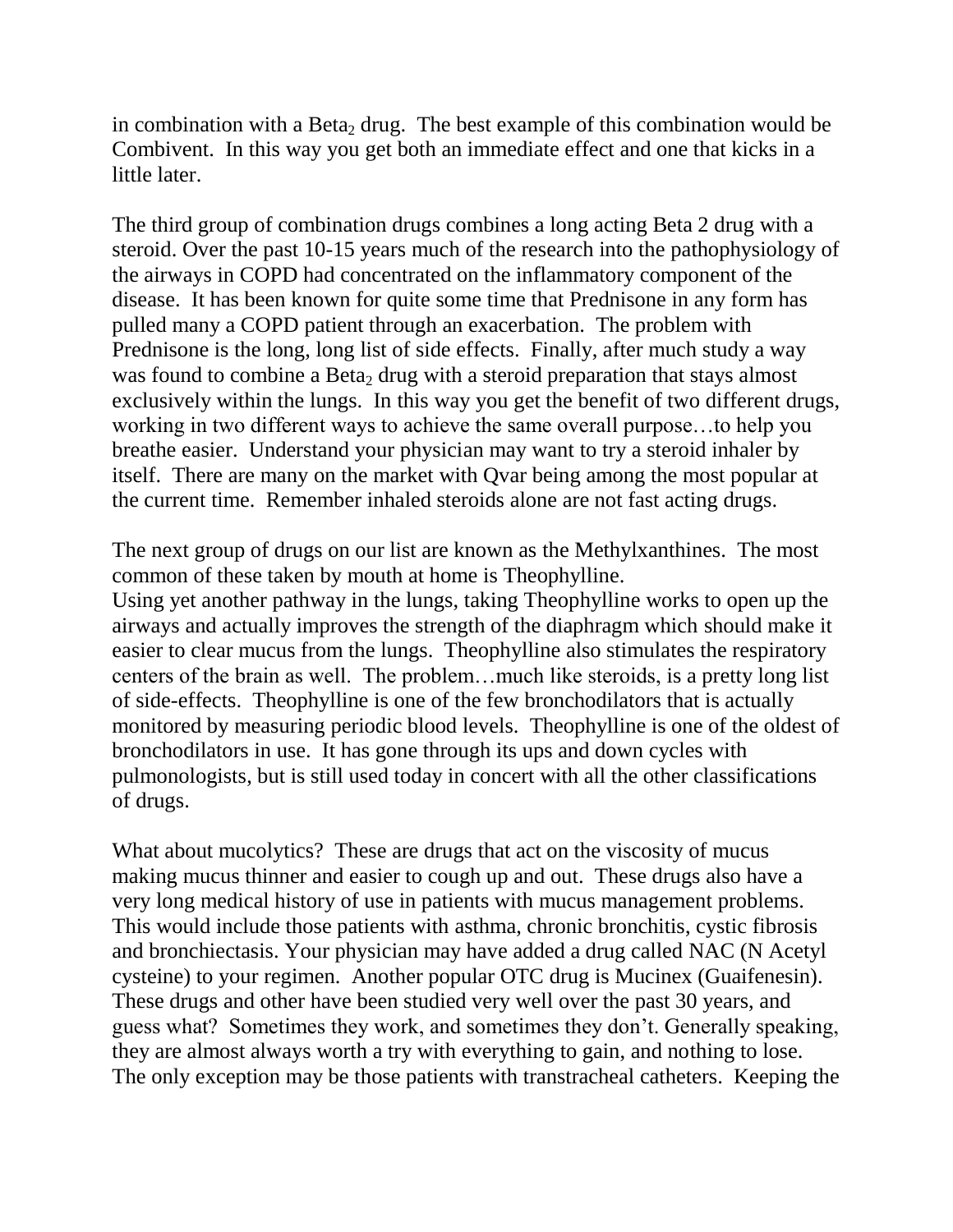catheter clear of mucus is of utmost importance, and Mucinex in particular has been found to be extremely effective in patients utilizing transtracheal oxygen.

And speaking of oxygen….By my unofficial count in all of the categories I just described there are almost 30 different medications that you take by mouth, inhaler, nebulizer, and occasionally by the IV route. There are liquids, suspensions, aerosols, powders. They range from very, very inexpensive… even pennies per dose for generic Prednisone, to very, very high…. right around \$60.00 for a Combivent inhaler in the Denver area. There is one thing in common with all of the above mentioned medications. Not one of them has been proven to actually help you live longer. Live better…yes, breathe easier…yes, improve your pulmonary function values…yes, but live longer…a resounding no.

Only oxygen has been proven to increase survival. But just like all the drugs previously mentioned, you must ADHERE to the prescription as written by your doctor. Oxygen is commonly overlooked as the drug it is. Whether you comply or adhere…oxygen is the only drug that once prescribed is going to help you far more in the long run than any of the other drugs we just talked about. So of all your medications, by far oxygen is the most important. Therefore, you must be extra diligent in your oxygen adherence.

You must wear your oxygen at the correct liter flow, for all activity levels to maintain your oxygen saturations in the normal range, and do it 24 hours per day. This is so much easier said than done. If cosmetic concerns prevent you from wearing your cannula out in public for whatever reason, you may wish to investigate the Oxy-View eyeglasses. The only way to *absolutely* insure true 24 hour adherence to oxygen therapy is by the transtracheal route. While many patients are totally adherent to wearing their oxygen 24 hours a day, major studies have proven beyond a doubt that by far, most patients can't or won't do just that.





catheter in place eyeglass frames



Pt. with nasal cannula Same pt. with TTO Pt. wearing Oxy-View